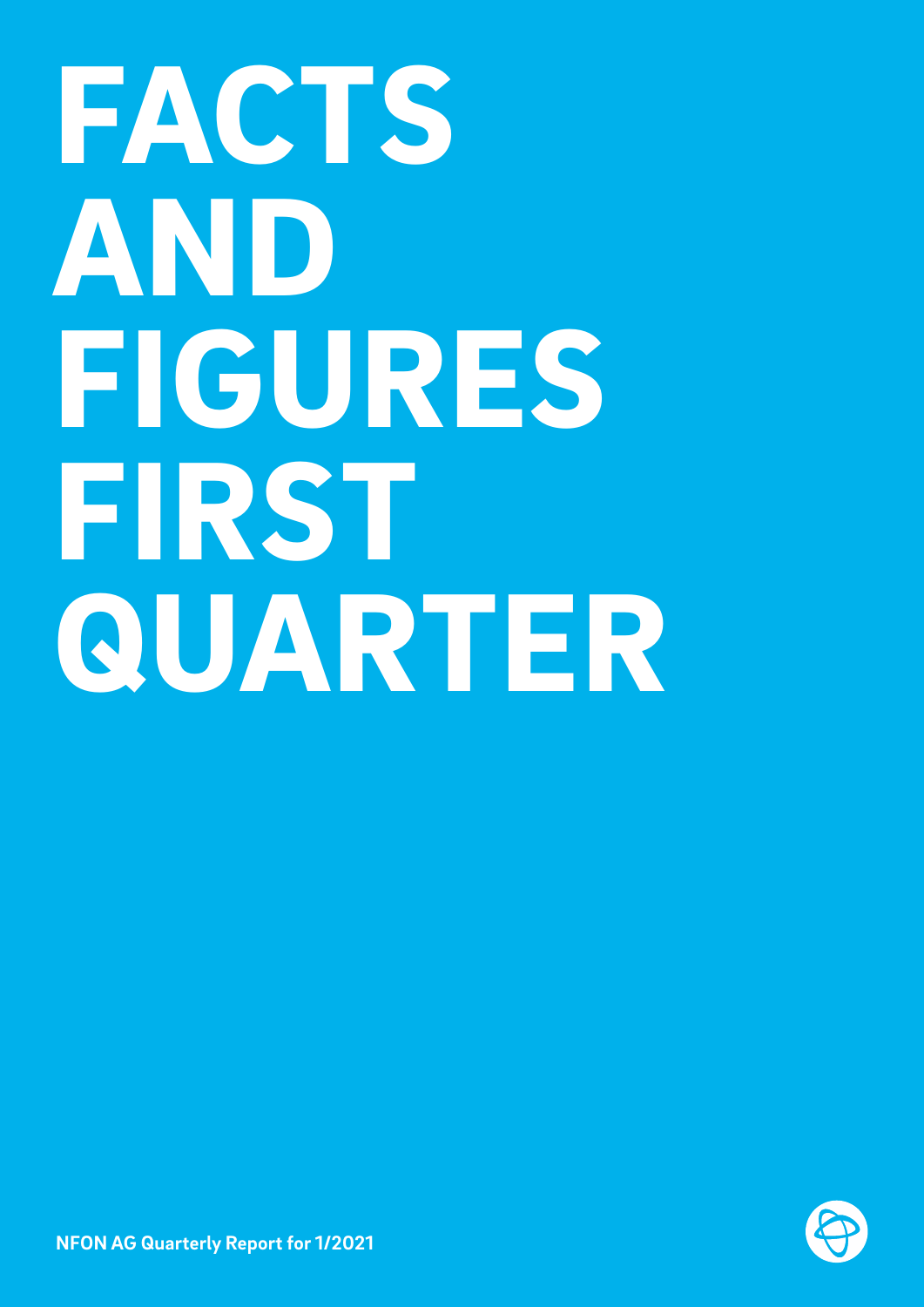## <span id="page-1-0"></span>Who we are

NFON AG ("NFON"), headquartered in Munich, was founded in 2007 and is a European provider of voice-centric business communications from the cloud. Counting more than 40,000 companies in 15 European countries among its customers with more than 2,700 partners across Europe. With Cloudya, NFON offers an easy-to-use, independent and reliable solution for advanced cloud business communications. Additional premium and sector-specific solutions round out the cloud communication portfolio. With our intuitive communications solutions, we enable European companies to get a little better, every single day. NFON is the new freedom of business communication.

## Key figures

| <b>EUR</b> million                              | 3M 2021 | 3M 2020 | Change in % |
|-------------------------------------------------|---------|---------|-------------|
| Total revenue                                   | 18.9    | 16.4    | 15.2%       |
| <b>Recurring revenue</b>                        | 16.8    | 14.1    | 19.6%       |
| Recurring revenue as share of total revenue     | 89.1%   | 85.8%   | n/a         |
| Non-recurring revenue                           | 2.1     | 2.3     | $-11.9%$    |
| Non-recurring revenue as share of total revenue | 10.9%   | 14.2%   | n/a         |
| <b>Seats</b>                                    | 541,973 | 467,253 | 16.0%       |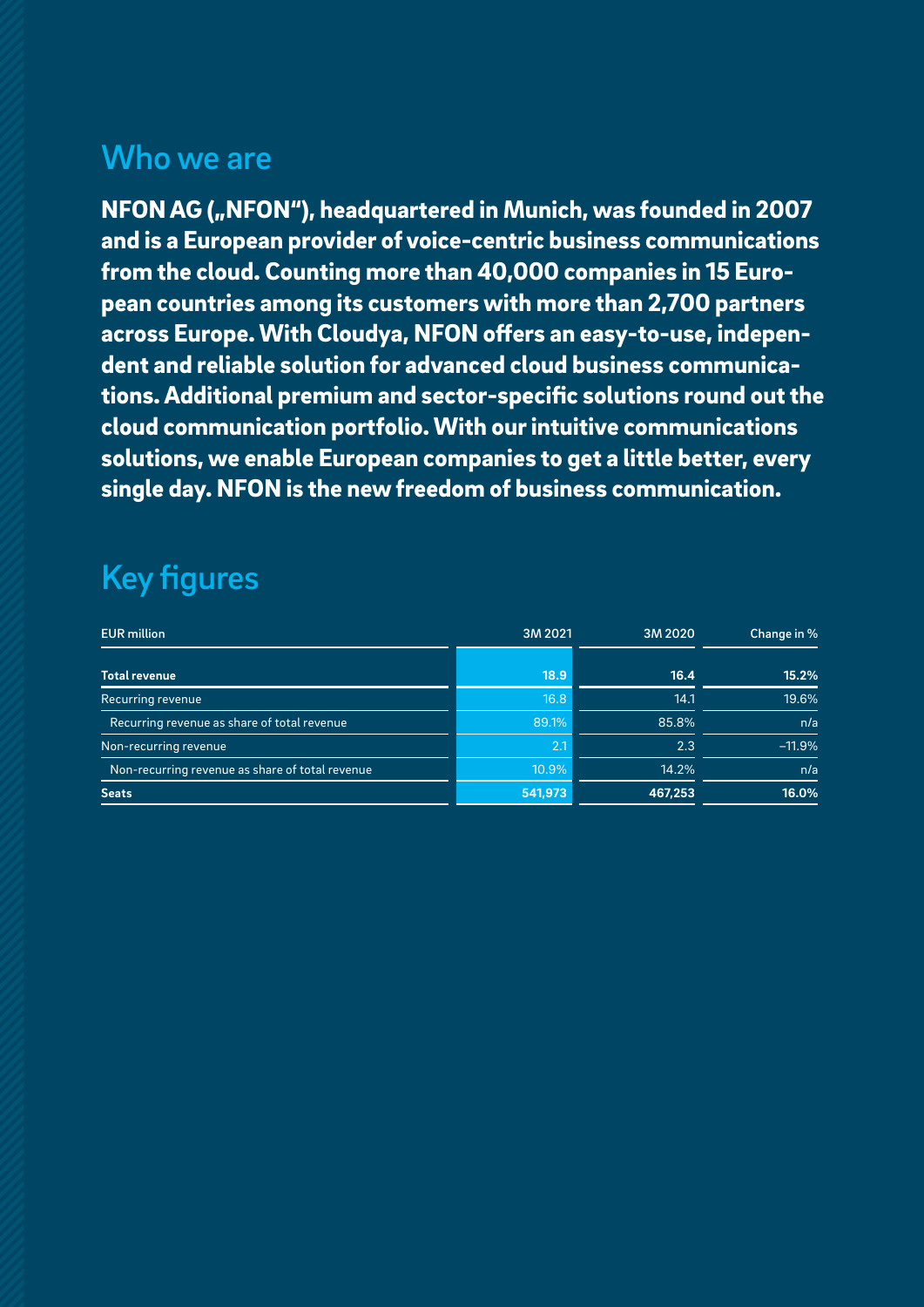## TABLE OF CONTENTS

| <b>Our Company</b>                                  | 4  |
|-----------------------------------------------------|----|
| Foreword                                            | 4  |
| <b>Quarterly report for 1/2021</b>                  | 6  |
| Overview of business performance                    | 6  |
| <b>Results of operations</b>                        | 6  |
| <b>Cost of materials</b>                            | 7  |
| <b>Staff costs</b>                                  | 8  |
| Other operating expenses                            | 8  |
| EBITDA, EBIT, consolidated profit/loss              | 8  |
| <b>Financial position</b>                           | 9  |
| Supplementary report                                | 9  |
| <b>Forecast</b>                                     | 9  |
| <b>Consolidated interim financial statement</b>     | 10 |
| <b>Consolidated income statement and</b>            |    |
| consolidated statement of comprehensive income      | 11 |
| <b>Consolidated statement of financial position</b> | 12 |
| <b>Consolidated statement of cash flows</b>         | 14 |
| Consolidated statement of changes in equity 2021    | 16 |
| Consolidated statement of changes in equity 2020    | 17 |
| <b>Financial Calendar</b>                           | 18 |

**Imprint**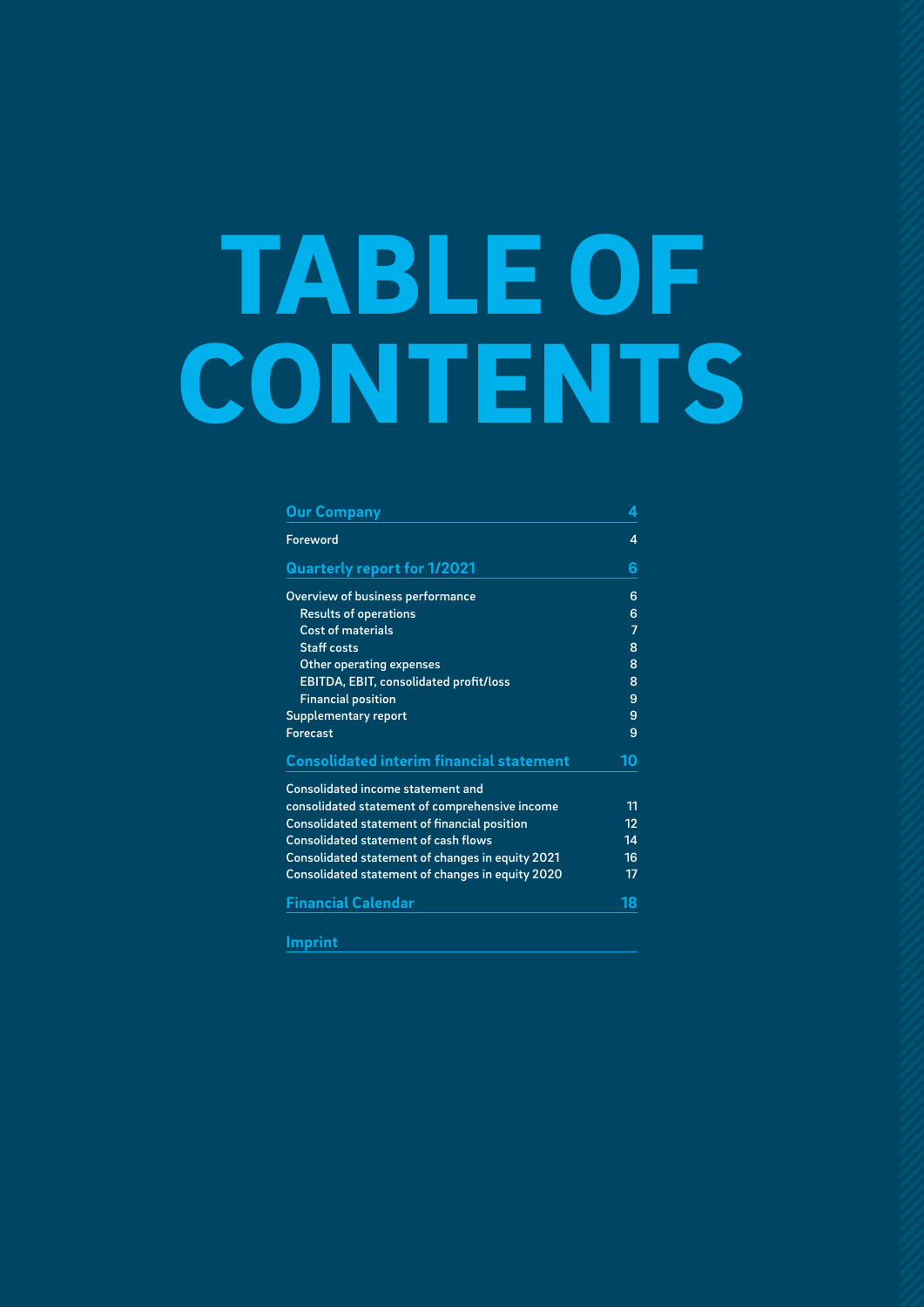### <span id="page-3-0"></span>Dear shareholders, dear readers!

NFON has started the current financial year with momentum. We have managed to achieve this despite a market environment that continues to be dominated by COVID-19. Recurring revenue in particular showed a very positive development. It rose by 19.6% to EUR 16.8 million (previous year: EUR 14.1 million) and thus increased disproportionately to total revenue. As a result, recurring revenue accounted for 89.1% of total revenue (previous year: 85.8%). Total revenue of EUR 18.9 million was 15.2% higher than the previous year's figure of EUR 16.4 million.

Key factors for the positive development of the business in the first three months of 2021 include the successful acquisition of new customers and the growth of installed extensions (seats) within the existing customer base. The number of seats increased to 541,973, an increase of 16.0% compared to the same date last year. Against the backdrop of continued strong working from home, the correspondingly increased volume of voice minutes and the positive development of Deutsche Telefon Standard, average revenue per user (blended ARPU) rose significantly to EUR 10.19 in the first quarter of 2021 (previous year: EUR 9.88). The increased blended ARPU in combination with yet lower costs compared to the previous year had a positive impact on how revenue developed. Adjusted earnings before interest, taxes, depreciation and amortisation (EBITDA) amounted to EUR 1.8 million (previous year: EUR 0.2 million).

The business communications market is currently in its third wave of disruption. Telephony, unified communications and business applications are converging. Voice is and remains the primary channel of communication between customers, business partners and employees and is the foundation of our business model. Thanks to this know-how, we focus on European corporate customers in the SME to enterprise segment. For them, working in flexible working environments and hybrid working models consisting of working from home and at the office are becoming the new normal. We will capitalise on this development with our Growth Strategy 2024 and further accelerate the development of NFON.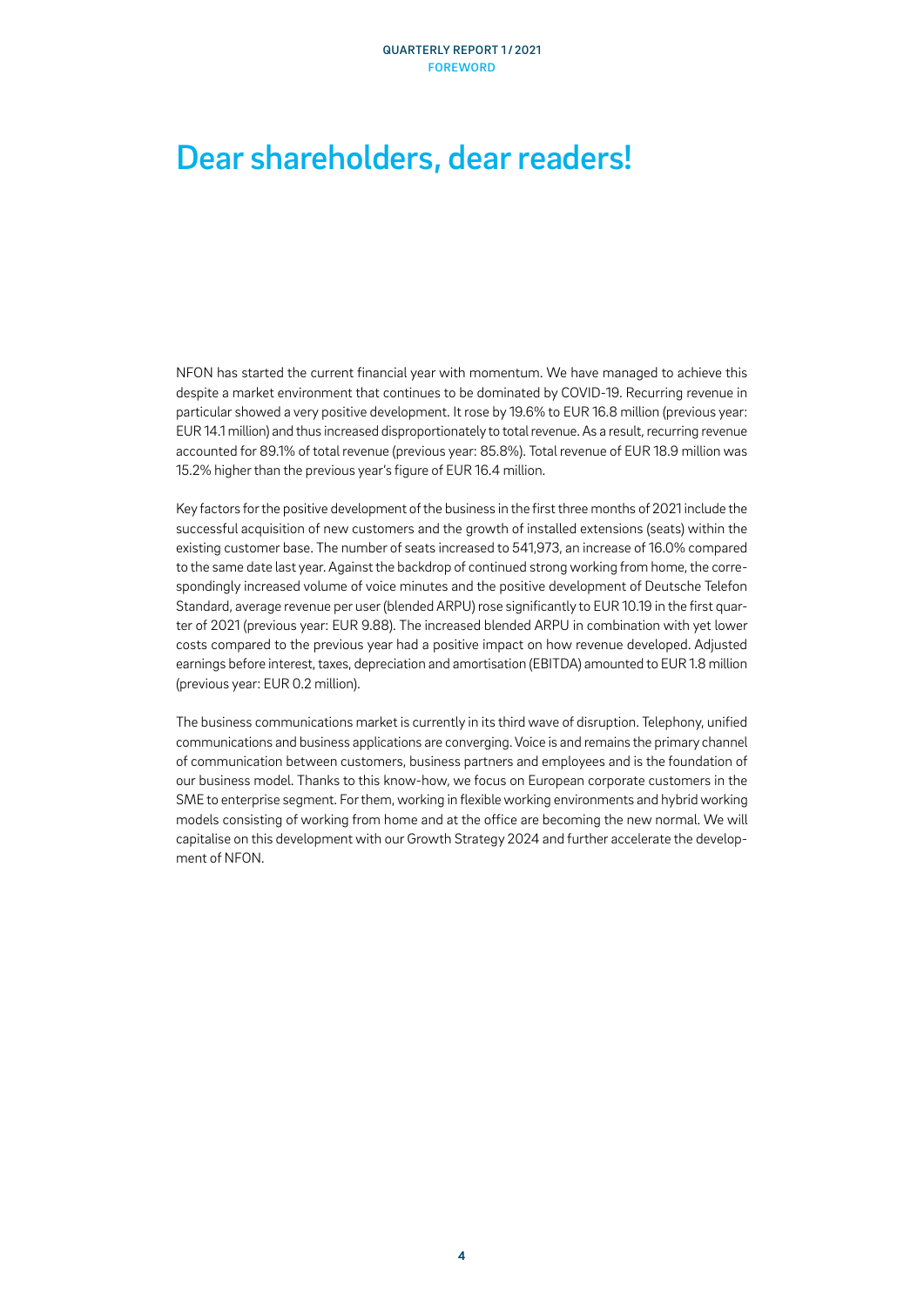#### QUARTERLY REPORT 1/ 2021 FOREWORD

<span id="page-4-0"></span>

Dr. Klaus von Rottkay, Chief Executive Officer



Jan-Peter Koopmann, Chief Technology Officer

The three areas Target – Enhance – Scale summarise our growth strategy:

Based on our key differentiators, we will optimise our product portfolio and go-to-market approach. The differentiators are integrated business communications, superior usability and user interfaces, and channel sales. This approach will allow NFON to operate and expand even more efficiently **(Target)**.

As a growth driver, we are expanding our Cloudya platform towards "smarter workflow"-based voice communication with UCaaS, CCaaS and iPaaS **(Enhance)**.

Based on more than 2,700 partners in 15 European markets, we will invest heavily in expanding this network to become the channel provider for voice-based business services **(Scale)**.

We want to become Europe's leading voice-centric business communication provider. Join us on the exciting journey to the business communication of the future.

Your Management Board,

Dr. Klaus von Rottkay und Jan-Peter Koopmann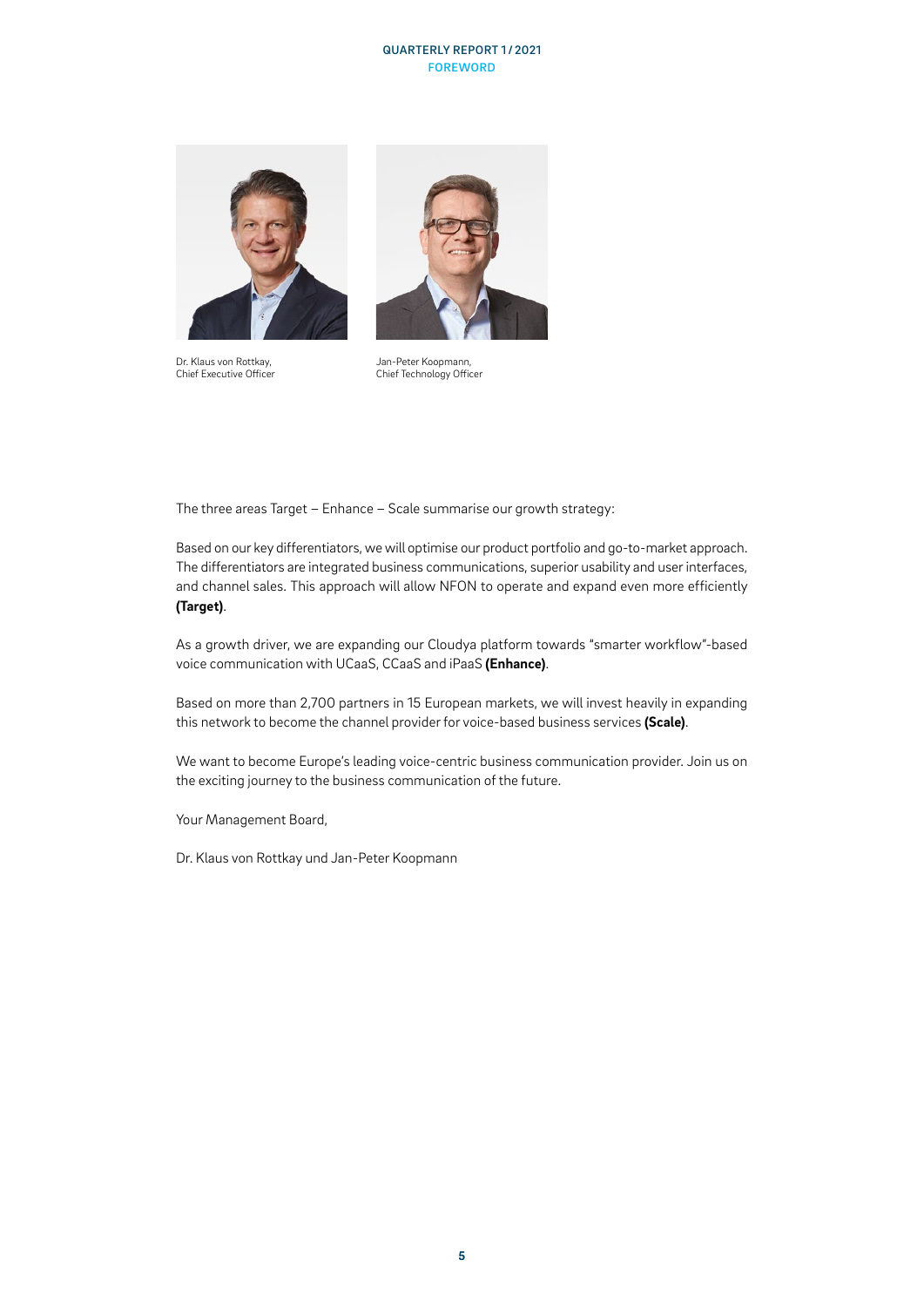## Overview of business performance

| <b>EUR</b> million            | 3M 2021 | 3M 2020 | Change in % |
|-------------------------------|---------|---------|-------------|
| Revenue                       | 18.9    | 16.4    | 15.2        |
| Cost of materials             | 3.6     | 3.7     | $-0.6$      |
| Gross profit                  | 15.2    | 12.7    | 19.7        |
| Other operating income        | 0.2     | 0.3     | $-48.2$     |
| Staff costs                   | 8.0     | 7.2     | 11.7        |
| Other operating expenses      | 6.0     | 6.0     | 0.1         |
| <b>EBITDA</b>                 | 1.6     | $-0.1$  | n/a         |
| Adj. EBITDA                   | 1.8     | 0.2     | n/a         |
| Amortisation and depreciation | 1.5     | 0.9     | 73.9        |
| <b>EBIT</b>                   | 0.1     | $-1.0$  | n/a         |
| Net interest expense          | 0.1     | 0.1     | 7.3         |
| Net tax expense               | 0.0     | 0.0     | n/a         |
| <b>Consolidated loss</b>      | $-0.1$  | $-1.1$  | n/a         |

#### Results of operations

The trend in revenue growth remained positive overall as against the previous year. In particular, recurring revenue climbed very well, at a faster rate than overall revenue (19.6%).

Revenue growth in the first three months of 2021 primarily resulted from the acquisition of new customers and a rise in the number of installed seats within the existing customer base, particularly in Germany and Austria.

In addition, some of the revenue growth resulted from the intensified sales of the expanded product portfolio among both new customers and the existing customer base.

#### Recurring revenues show very positive development



Recurring revenue essentially comprises monthly payments of a fixed license fee per seat plus a fixed or volume-based fee for voice telephony usage. At 89.1% of total revenue (previous year: 85.8%), the share of recurring revenue meets the forecast announced for 2021 as a whole (>85%).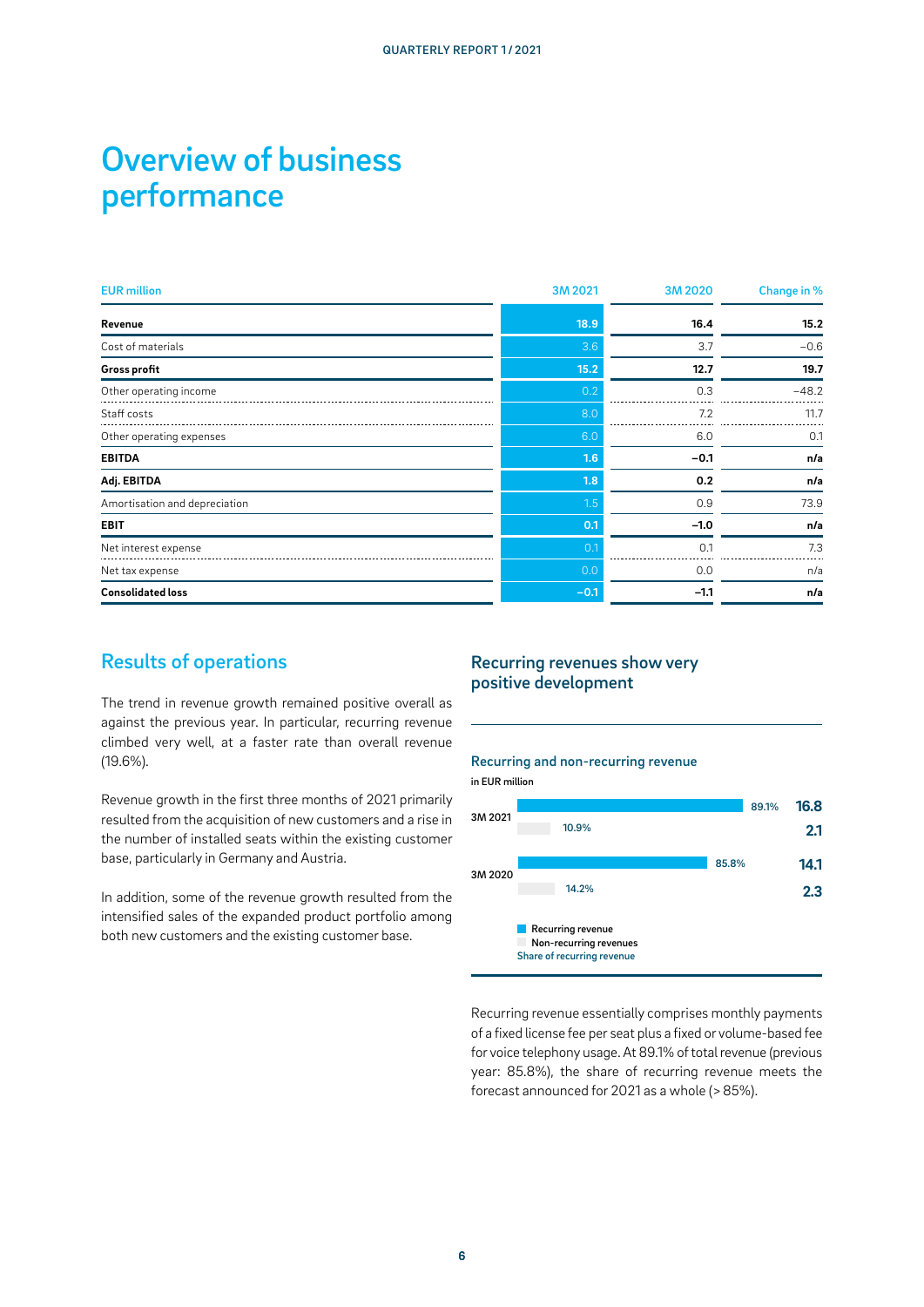<span id="page-6-0"></span>The cumulative effect typical for revenue performance, in relation to seats yet to be gained over the year, is evident from the trend in the recurring revenue generated in the individual quarters. Non-recurring revenue includes revenue from sales of devices (telephones, soft clients for PCs and smartphones) and the one-time activation fee per seat when it is first connected.

#### Further growing seat base



Seat development attests to the growing demand for cloud telephone systems among business customers. At the same time, it underlines the high level of satisfaction felt by NFON's very loyal customers as the new seats are offset by only a low number of terminations.

#### **Slightly increased ARPU**



NFON uses the average recurring revenue across all services, sales channels and countries per user (seat), referred to as average revenue per user (ARPU), to measure operating performance per seat.

The improvement in ARPU in the reporting period as against the first three months of 2020 is mainly a result of higher airtime revenue.

The partnership with wholesale partners, which is developing very successfully, also has a relevant impact on ARPU performance. Firstly, discounted prices are being agreed thanks to the high number of seats sold and, secondly, some of these partners do not purchase voice minutes through NFON. On average, lower ARPU is generated as the share of seats billed through wholesale partners increases. NFON is countering this trend by increasing sales of premium solutions which, in turn, allows the company to achieve a strong ARPU.

#### Cost of materials

In the reporting period, the cost of materials are at the same level as the previous year. This resulted in a lower cost of materials ratio for the first three months than in the previous year of 19.3% (3M 2020: 22.4%). This falls within regular fluctuations, in line with planning. The positive development reflects firstly the economies of scale achieved, and secondly the high share of recurring revenue, which has a much higher margin than non-recurring revenue.

#### Cost of materials on previous year's

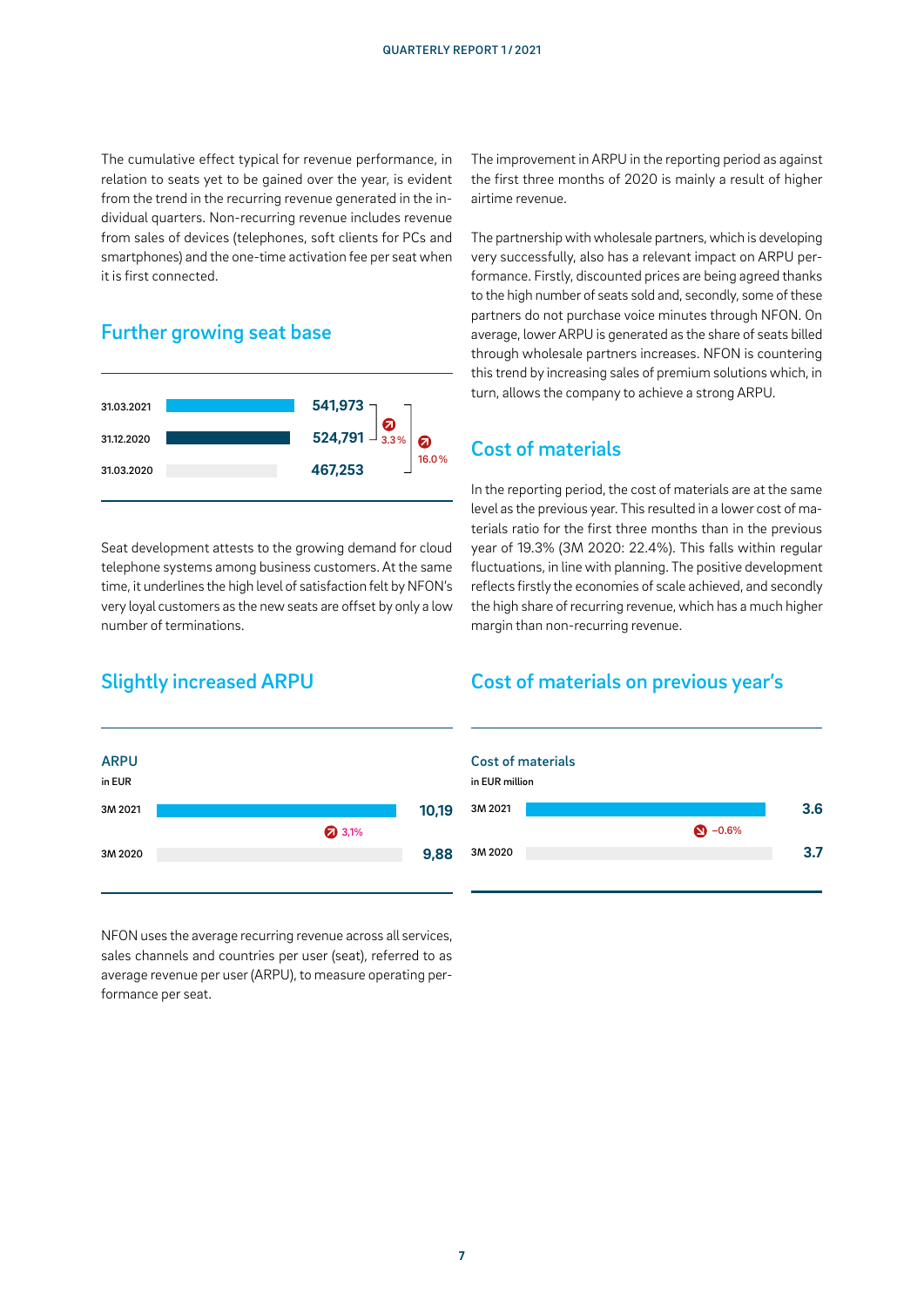#### <span id="page-7-0"></span>Staff costs

Staff costs have also risen in line with the increase in average headcount. This increase was brought about by ongoing strategic recruitment.

Staff costs are adjusted for non-recurring effects. The adjustments in the reporting period include EUR 0.2 million in stock option programme expenses. Retention bonuses of EUR 0.1 million and stock option programme expenses of EUR 0.2 million had been recognised in the same period of the previous year.

#### Other operating expenses

Other operating expenses in the reporting period were at the same level as the previous year. Thereby marketing expenses were still below the previous year's level. With the Growth Strategy 2024 published in April 2021, the Management Board announced that marketing expenses are to be increased by more than 50% in the course of the 2021 financial year compared to the previous year.

#### Marketing expenses still below previous year's level



The adjusted personnel cost ratio of 41.4% is at the same level as the previous year (3M 2020: 41.7%).

#### Marketing expenses in EUR million **1.1 1.7** 3M 2021 3M 2020 −32.1%

In contrast, sales expenses increased as a result of the higher revenue volume. Selling expenses as a percentage of revenue amounted to 12.4% in the first three months of 2021, almost equal to the 12.1% in the same period of the previous year.

#### Sales expenses follow increase in turnover



The increase in miscellaneous other operating expenses in the first three months of 2021 compared with the first quarter of 2020 was due partly to foreign currency losses of EUR 0.2 million (previous year: foreign currency gains of EUR 0.1 million). Consulting expenses for M&A activities of EUR 0.1 million were adjusted for in the reporting period (previous year: EUR 0.0 million).

#### Staff base continues to grow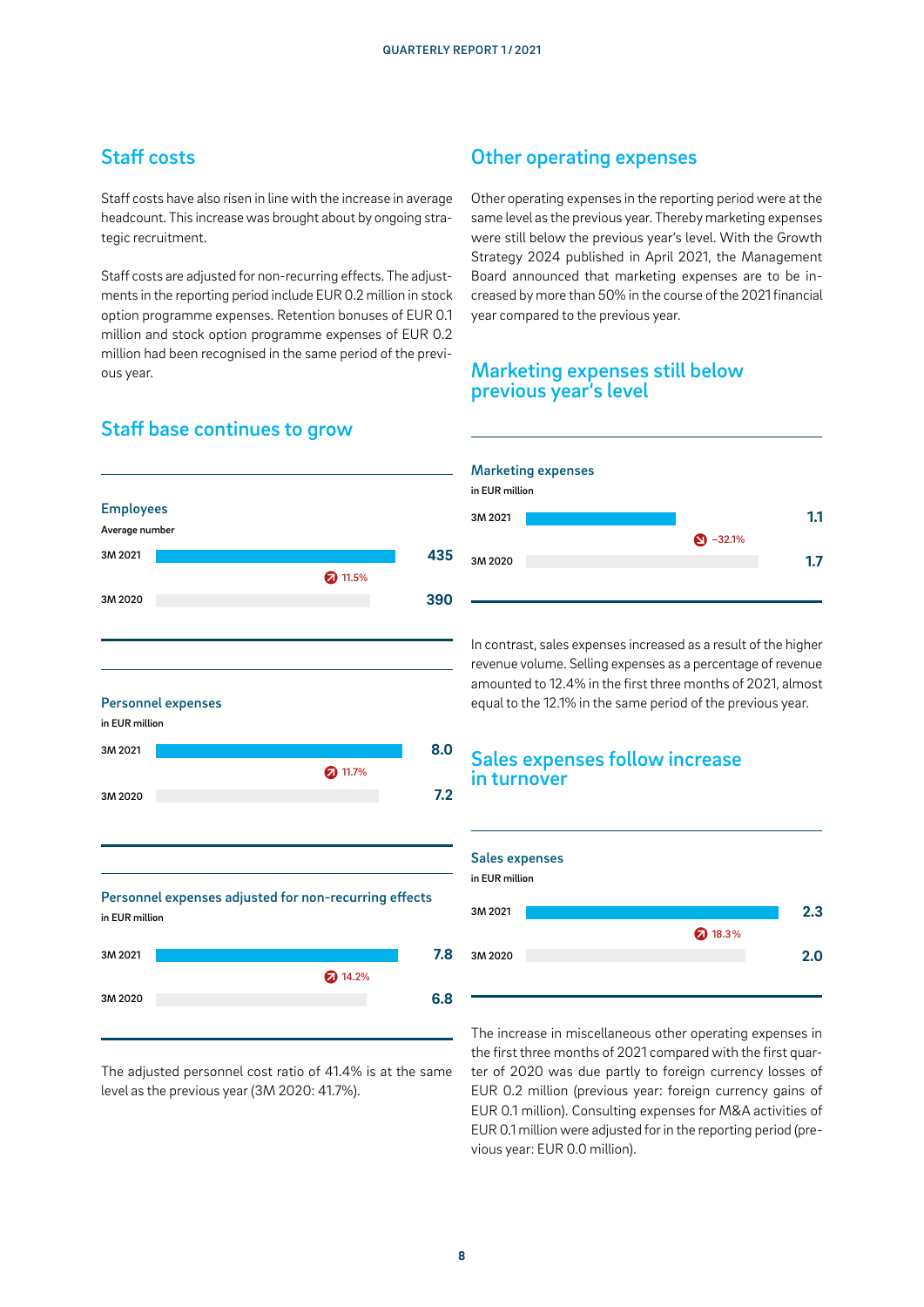In total, the ratio of adjusted other operating expenses to sales fell compared with the first quarter of 2020 to 31.9% in the first quarter of 2021 (3M 2020: 36.4%). Now that significantly higher expenses are planned again with the 2024 growth strategy, it is to be expected that these costs will also rise again.

#### Other operating expenses

in EUR million



| 3M 2021 |                  | 5.9 |
|---------|------------------|-----|
|         | $\bigcirc$ -0.8% |     |
| 3M 2020 |                  | 6.0 |

#### EBITDA, EBIT, consolidated profit/loss

| in EUR million                              | 3M 2021 | 3M 2020 |
|---------------------------------------------|---------|---------|
| <b>EBITDA</b>                               | 1.6     | $-0.1$  |
| Adjustments in staff costs:                 |         |         |
| Retention bonus                             | 0.0     | 0.1     |
| Share options/ESOPS                         | 0.2     | 0.2     |
| Adjustments<br>in other operating expenses: |         |         |
| M&A expenses                                | 0.1     | 0.0     |
| Total adjustments                           | 0.2     | 0.3     |
| <b>Adjusted EBITDA</b>                      | 1.8     | 0.2     |
| <b>EBIT</b>                                 | 0.1     | $-1.0$  |
| <b>Consolidated loss</b>                    | $-0.1$  | $-1.1$  |
| <b>Adjusted consolidated loss</b>           | 0.2     | $-0.8$  |

#### Financial position

In the reporting period, a capital increase was performed with pre-emption rights disapplied, whereby the company's share capital was increased by EUR 1.5 million by issuing 1,505,555 new shares. The placement price was EUR 17.50 per share, so the Group obtained cash funds totalling EUR 26.3 million. The difference between the placement price and the par value per new share was recognised after deduction of transaction costs at an amount totalling EUR 24.3 million in capital reserves. The capital increase was entered in the commercial register on 29 March 2021. Thanks to the cash funds received in connection with the capital increase, NFON AG has a basis for further growth.

The acquisition credit facility utilised in the amount of EUR 9.0 million as at 31 March 2021 has since been repaid in full.

In the reporting period, investments were made in particular in capitalised development costs and the implementation and customisation of the new business support system. The capitalised development costs relate to new products and new features for existing products.

### Supplementary report

With the exception of the above-mentioned full repayment of the credit facility utilised in the amount of EUR 9.0 million as at 31 March 2021, there were no events after 31 March 2021 that could have a significant impact on the company's financial position or financial performance.

### Forecast

The forecast is based on the information available as at 19 May 2021, taking the opportunities and risks of the NFON Group as presented into account. Thus, deviations can occur between the planning data published in the annual report as at 31 December 2020 and the figures actually achieved at the end of 2021. This also applies to the assumptions regarding general economic conditions.

Please also refer to the comments in the report on risks and opportunities in the financial report as at 31 December 2020. These apply unchanged as at 31 March 2021.

#### Forecast overview

| Non-recurring revenue            | > 8.5%              |
|----------------------------------|---------------------|
| Growth rate of recurring revenue | Between 14% and 16% |
| Growth rate of seats             | Between 15% and 17% |
|                                  |                     |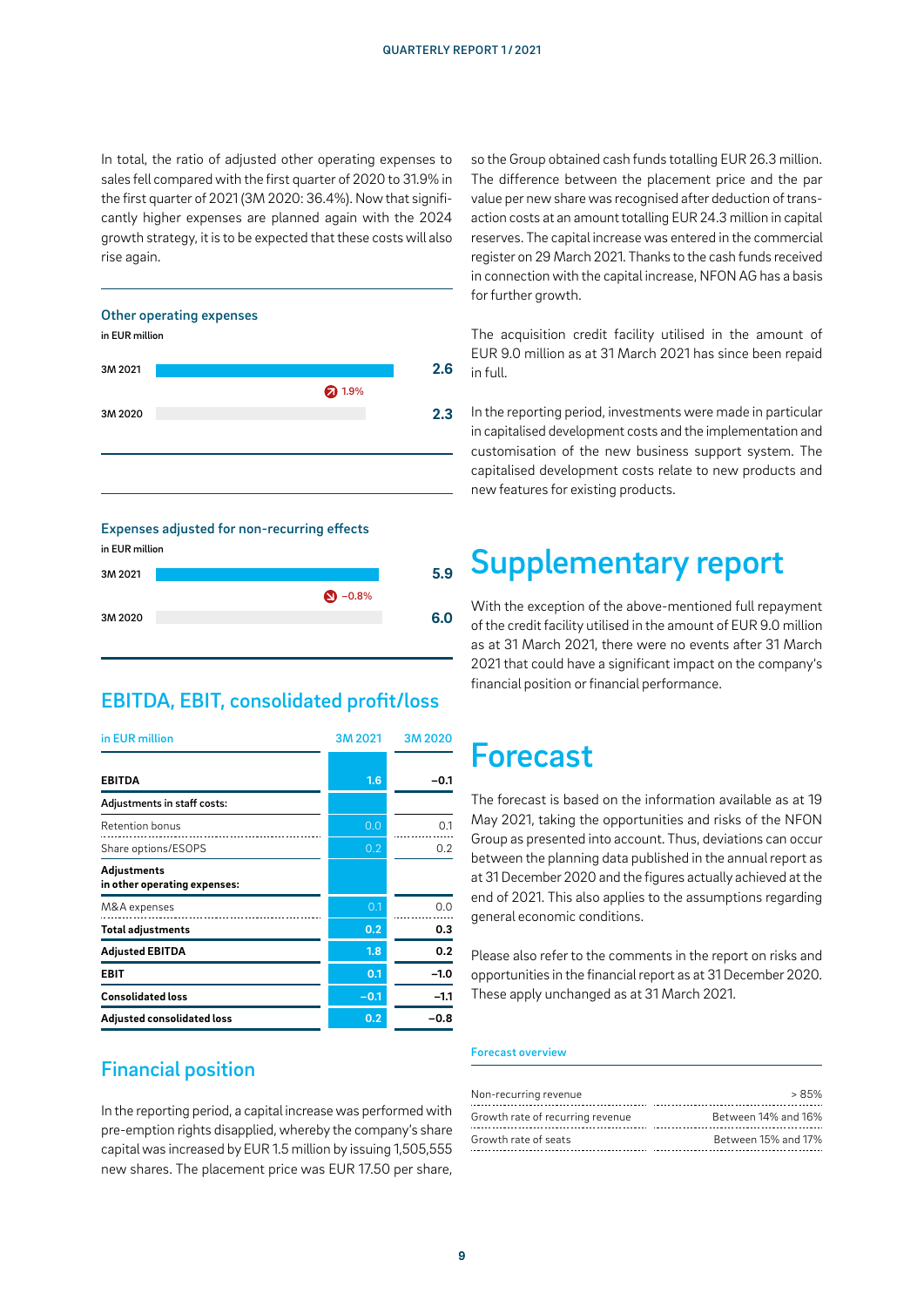## CONSOLI-DATED INTERIM FINANCIAL STATEMENT

| <b>Consolidated income statement and</b><br>consolidated statement of comprehensive income | 11 |
|--------------------------------------------------------------------------------------------|----|
| <b>Consolidated statement of financial position</b>                                        | 12 |
| <b>Consolidated statement of cash flows</b>                                                | 14 |
| <b>Consolidated statement of changes in equity 2021</b>                                    | 16 |
| <b>Consolidated statement of changes in equity 2020</b>                                    |    |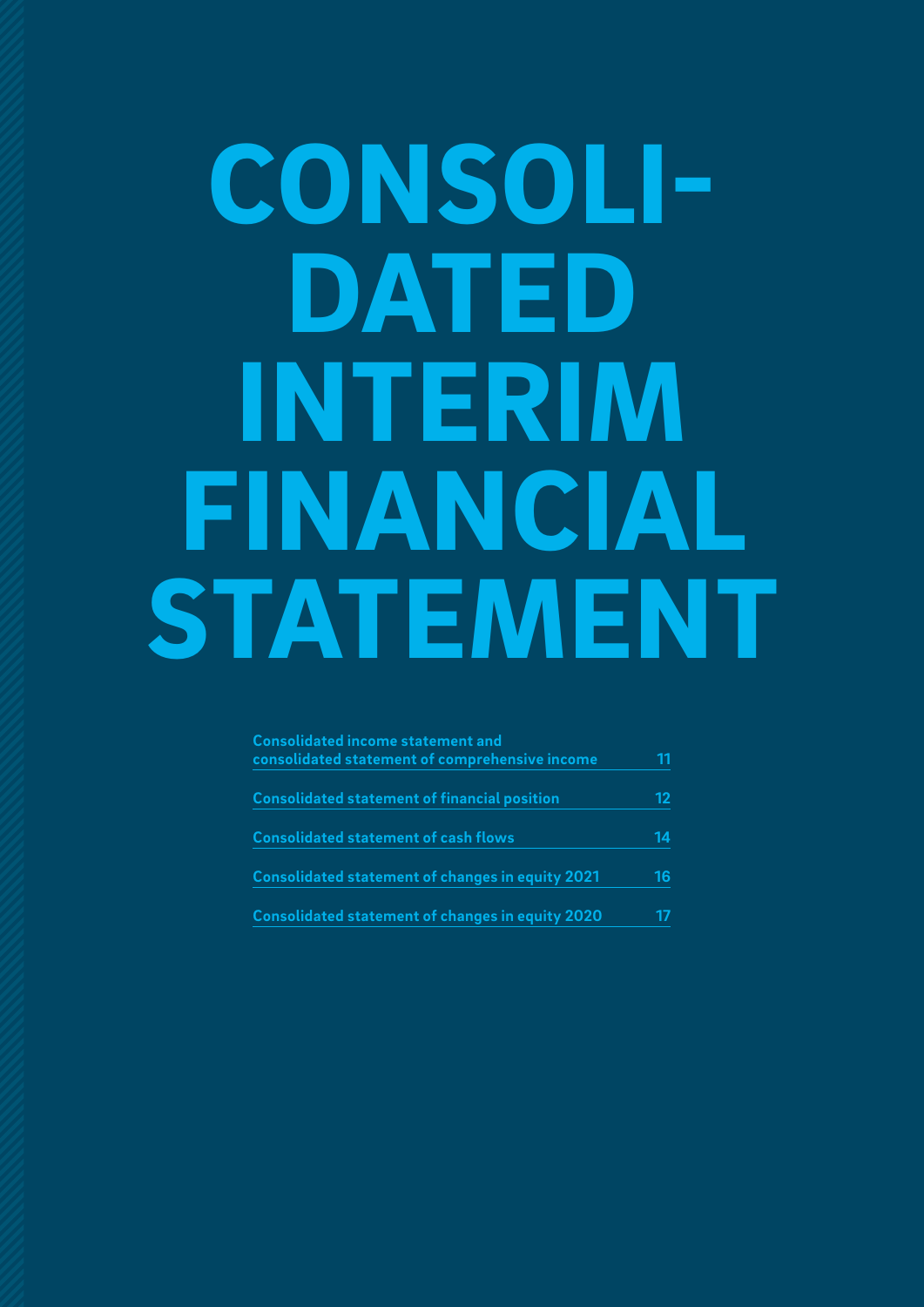## Consolidated income statement and consolidated statement of comprehensive income

for the period 01.01. to 31.03.2021

| <b>EUR thousand</b>                                                               | 3M 2021        | 3M 2020  |
|-----------------------------------------------------------------------------------|----------------|----------|
|                                                                                   | 18,875         |          |
| Revenue                                                                           |                | 16,391   |
| Other operating income                                                            | 163            | 315      |
| Cost of materials                                                                 | $-3,648$       | $-3,672$ |
| Staff costs                                                                       | $-7,996$       | $-7,157$ |
| Depreciation and amortisation                                                     | $-1,484$       | $-853$   |
| Other operating expenses                                                          | $-5,987$       | $-5,979$ |
| Impairment losses on receivables                                                  | 156            | 0        |
| Other tax expense                                                                 | $-5$           | -4       |
| Income from continuing operations before<br>net interest income and incomes taxes | 76             | $-959$   |
| Interest and similar income                                                       | 3              | 5        |
| Interest and similar expenses                                                     | $-131$         | $-117$   |
| Net interest expense                                                              | $-129$         | $-112$   |
| Earnings before income taxes                                                      | $-53$          | $-1,071$ |
| Income tax expense                                                                | $-108$         | 0        |
| Deferred tax expense                                                              | 78             | $-29$    |
| Net loss                                                                          | $-83$          | $-1,099$ |
| Attributable to:                                                                  |                |          |
| Shareholders of the parent company                                                | $-83$          | $-1,099$ |
| Non-controlling interests                                                         | $\overline{0}$ | O        |
| Other comprehensive income                                                        | 282            | –180     |
| Taxes on other comprehensive income                                               | $\overline{0}$ | 0        |
| Other comprehensive income after taxes                                            | 282            | -180     |
| Total comprehensive income                                                        | 198            | $-1,280$ |
| Attributable to:                                                                  |                |          |
| Shareholders of the parent company                                                | 198            | $-1,280$ |
| Non-controlling interests                                                         | $\Omega$       | $\Omega$ |
| Net loss per share, basic and diluted                                             | $-0.01$        | $-0.07$  |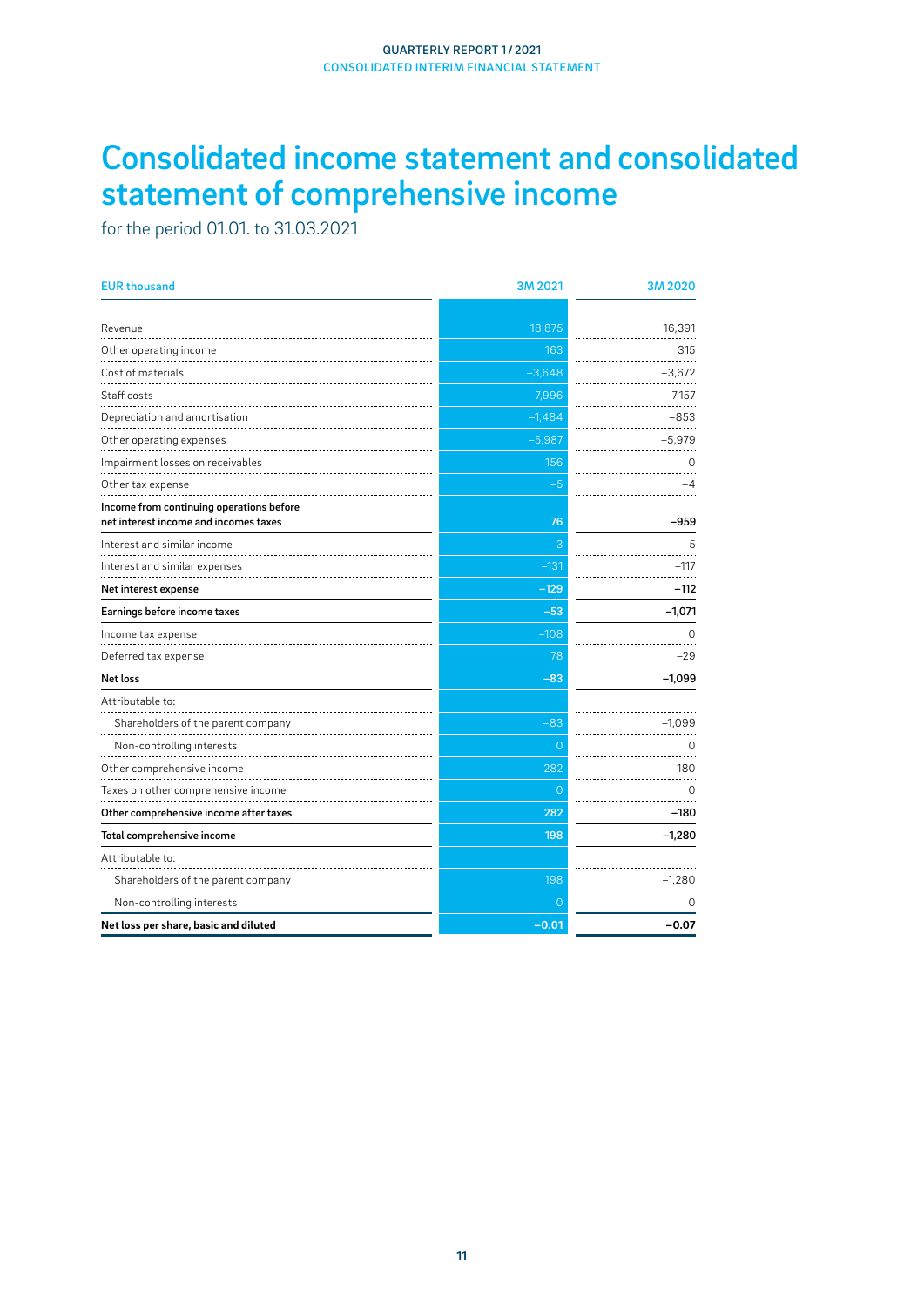## Consolidated statement of financial position

as at 31.03.2021

| <b>EUR thousand</b>             | 31.03.2021 | 31.12.2020 |
|---------------------------------|------------|------------|
| Non-current assets              |            |            |
| Property, plant and equipment   | 9,210      | 9,482      |
|                                 |            |            |
| Intangible assets               | 27,539     | 27,079     |
| Deferred tax assets             | 1,180      | 1,079      |
| Other non-financial assets      | 359        | 283        |
| <b>Total non-current assets</b> | 38,288     | 37,924     |
| <b>Current assets</b>           |            |            |
| Inventories                     | 155        | 149        |
| Trade receivables               | 9,579      | 9,973      |
| Other financial assets          | 390        | 390        |
| Other non-financial assets      | 2,533      | 2,290      |
| Cash and cash equivalents       | 47,967     | 23,034     |
| <b>Total current assets</b>     | 60,623     | 35,837     |
|                                 |            |            |
|                                 |            |            |
|                                 |            |            |
|                                 |            |            |
|                                 |            |            |
|                                 |            |            |
| <b>Total assets</b>             | 98,912     | 73,761     |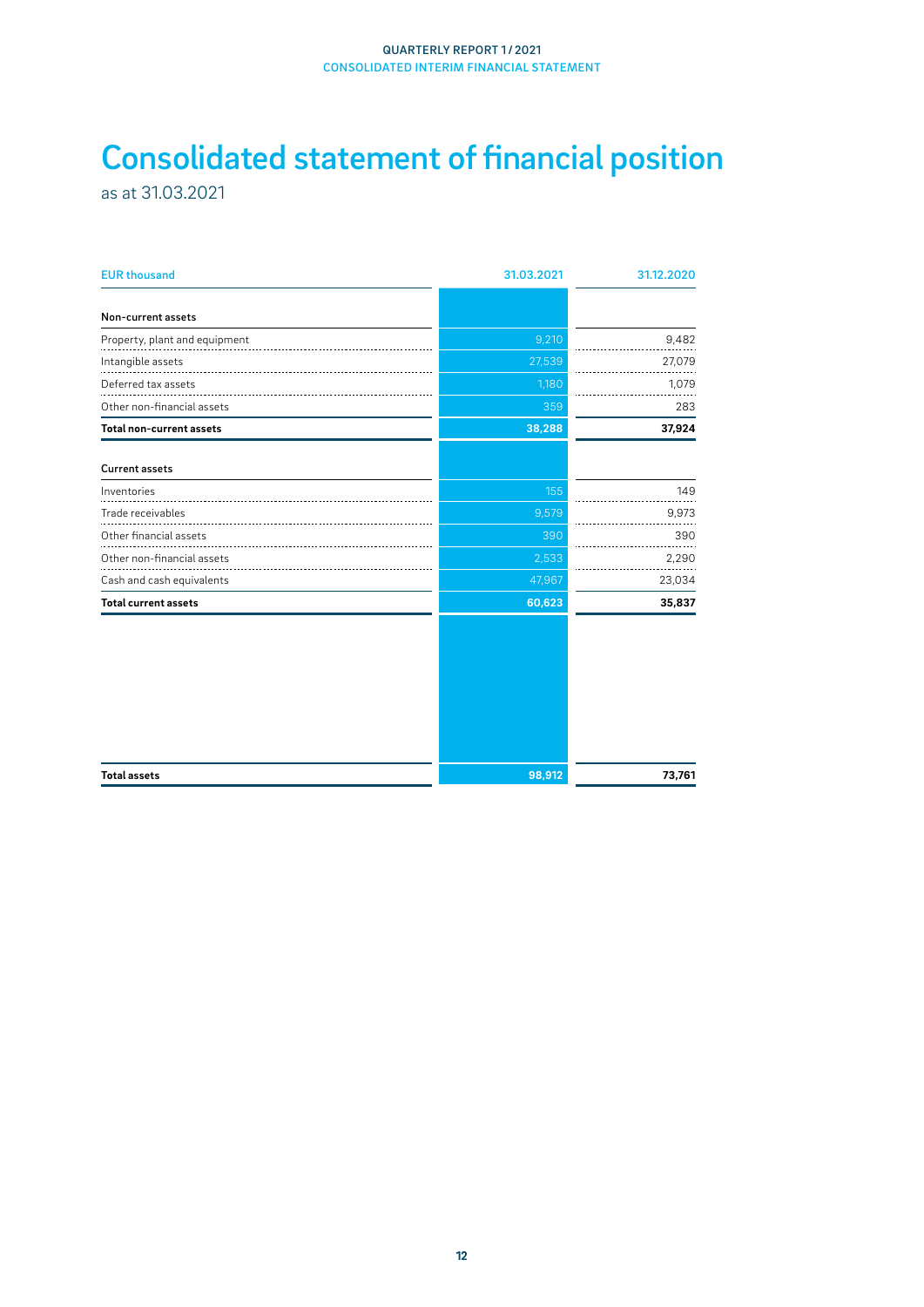#### QUARTERLY REPORT 1/ 2021 CONSOLIDATED INTERIM FINANCIAL STATEMENT

| <b>EUR thousand</b>                  | 31.03.2021 | 31.12.2020 |
|--------------------------------------|------------|------------|
| Equity                               |            |            |
| Issued capital                       | 16,561     | 15,056     |
| Capital reserves                     | 108,397    | 83,926     |
| Net loss                             | $-53,994$  | $-53,911$  |
| Currency translation reserve         | 788        | 505        |
| <b>Total equity</b>                  | 71,752     | 45,577     |
| Non-current liabilities              |            |            |
| Non-current financial liabilities    | 4,378      | 4,577      |
| Other non-current liabilities        | 194        | 186        |
| Deferred tax liabilities             | 808        | 802        |
| <b>Total non-current liabilities</b> | 5,379      | 5,565      |
| <b>Current liabilities</b>           |            |            |
| Trade payables                       | 3,980      | 4,931      |
| Current provisions                   | 2,337      | 2,262      |
| Current income tax liabilities       | 211        | 137        |
| Current financial liabilities        | 10,503     | 10,690     |
| Other non-financial liabilities      | 4,750      | 4,600      |
| <b>Total current liabilities</b>     | 21,782     | 22,619     |
| <b>Total equity and liabilities</b>  | 98,912     | 73,761     |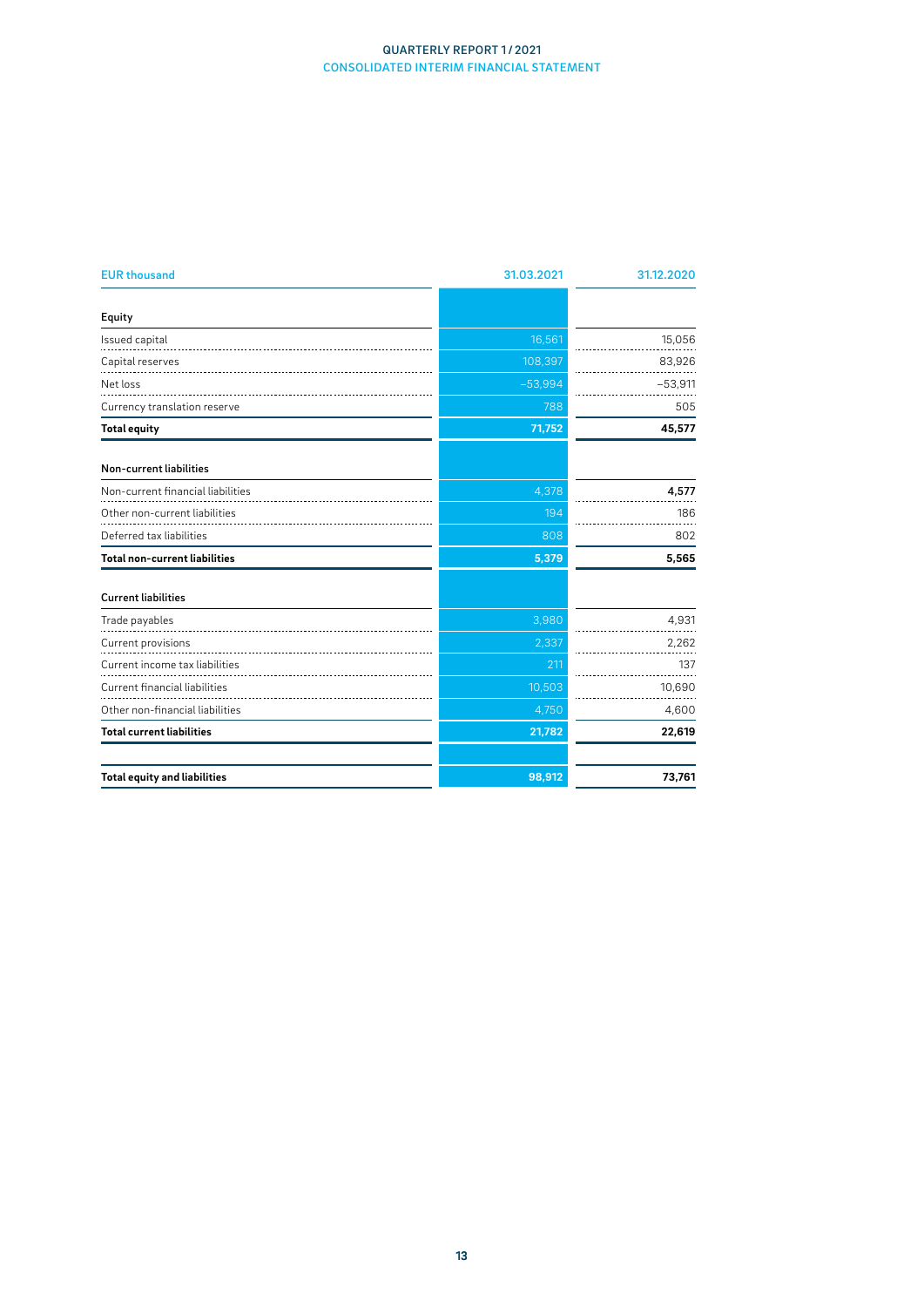## Consolidated statement of cash flows

for the period from 01.01. to 31.03.2021

| <b>EUR thousand</b>                                     | 3M 2021  | 3M 2020  |
|---------------------------------------------------------|----------|----------|
| 1. Cash flow from operating activities                  |          |          |
| Profit/loss after taxes                                 | $-83$    | $-1,100$ |
| Adjustments to reconcile profit (loss) to cash provided |          |          |
| Income taxes                                            | $-22$    | 28       |
| Interest expenses (income), net                         | 129      | 112      |
| Amortisation of intangible assets                       | 1,484    | 853      |
| Impairment losses on receivables                        | $-156$   | O        |
| Equity-settled share-based payment transactions         | 169      | 179      |
| Other non-cash items                                    | $-158$   | $-79$    |
| Changes in:                                             |          |          |
| Inventories                                             | $-6$     | $-75$    |
| Trade and other receivables                             | 232      | $-896$   |
| Trade and other payables                                | $-850$   | $-792$   |
| Provisions and employee benefits                        | $-86$    | 416      |
| The effects of changes in foreign exchange rates        | 282      | $-180$   |
| Interest paid                                           | $-4$     | Ω        |
| Income tax refunds/payments                             | $\Omega$ | $-3$     |
| Cash flow from operating activities                     | 930      | $-1,537$ |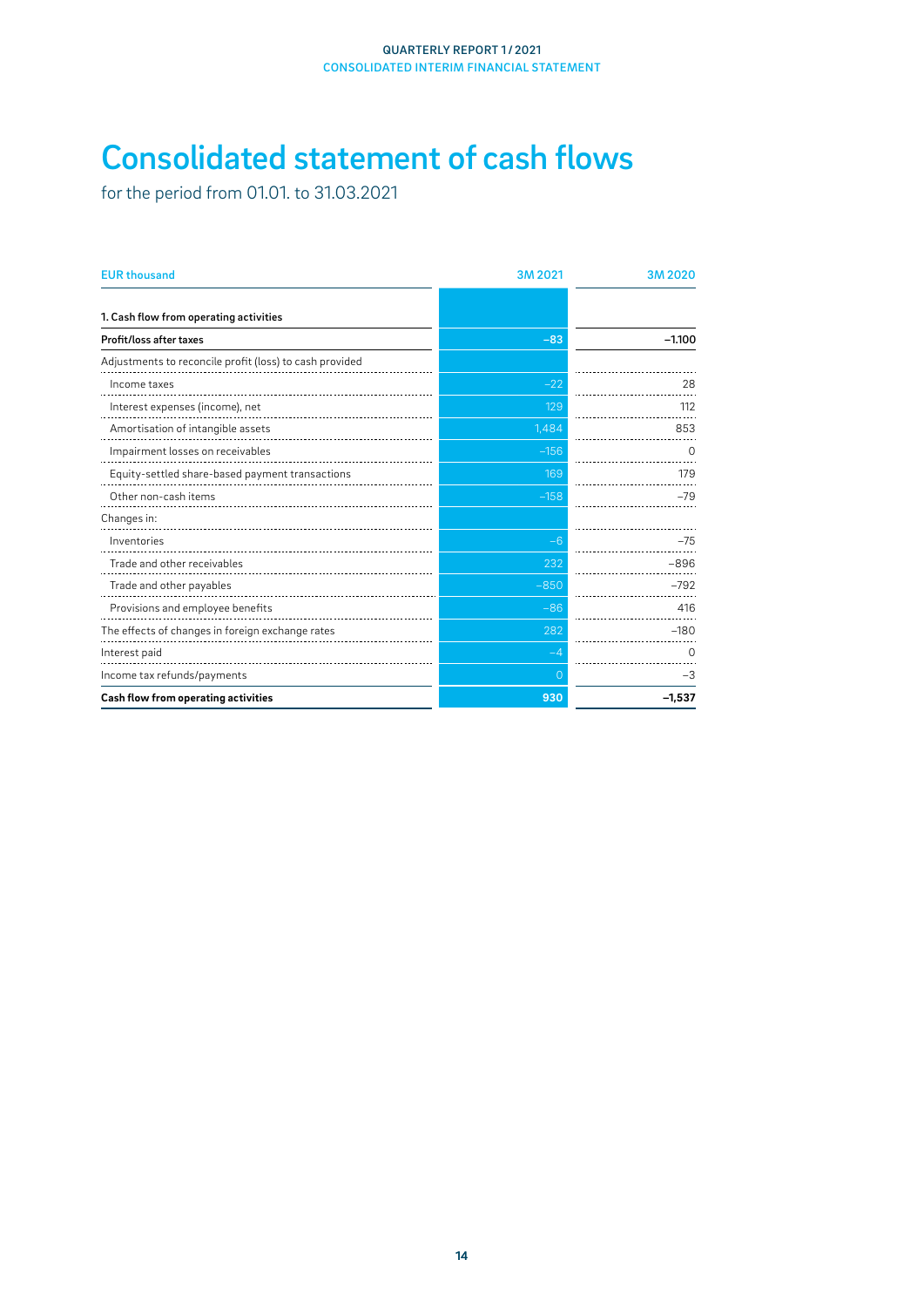#### QUARTERLY REPORT 1/ 2021 CONSOLIDATED INTERIM FINANCIAL STATEMENT

| <b>EUR thousand</b>                                       | 3M 2021  | 3M 2020  |
|-----------------------------------------------------------|----------|----------|
|                                                           |          |          |
| 2. Cash flow from investing activities                    |          |          |
| Payments for investments in property, plant and equipment | $-281$   | $-208$   |
| Payments for investments in intangible assets             | $-1,289$ | $-951$   |
| Cash flow from investing activities                       | $-1,571$ | $-1,159$ |
| 3. Cash flow from financing activities                    |          |          |
| Proceeds from the capital increase                        | 26,026   |          |
| Payments for leases (IFRS 16)                             | $-487$   | $-337$   |
| Repayments of bank loans, bonds and similar liabilities   | $\Omega$ | $-5,081$ |
| Cash flow from financing activities                       | 25,539   | $-5,418$ |
| Change in cash and cash equivalents                       | 24,898   | $-8,114$ |
| Effects of movements in exchange rates on cash held       | 34       | $-31$    |
| Cash and cash equivalents at the beginning of the period  | 23,034   | 36,419   |
| Cash and cash equivalents at the end of the period        | 47,967   | 28,274   |

As at 31 March 2021, cash and cash equivalents include bank balances of EUR 319 thousand (31 March 2020: EUR 336 thousand) that the Group cannot access freely as they are security deposits by customers with poor credit ratings. All restrictions on such deposits are short term in nature.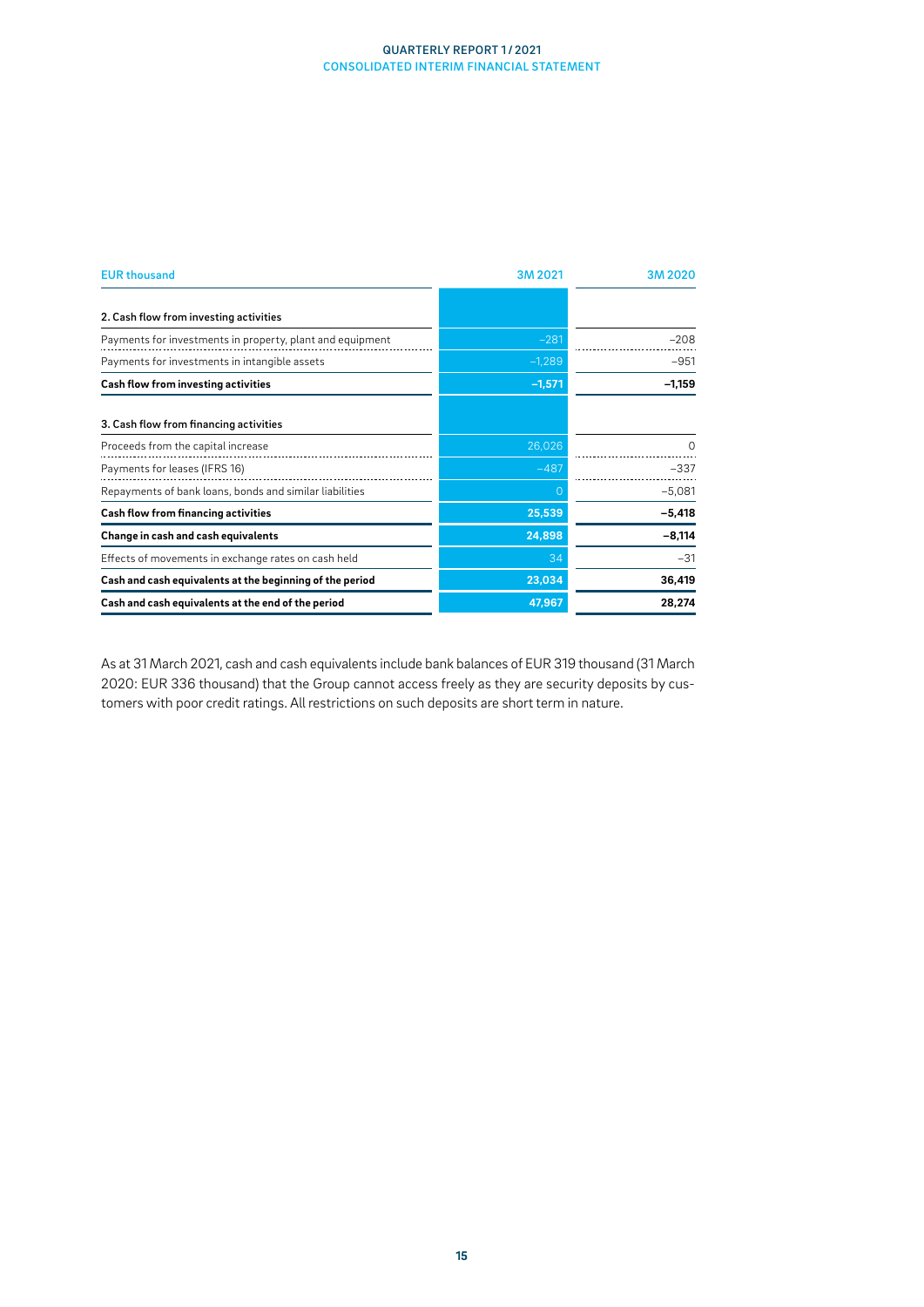## Consolidated statement of changes in equity

as at 31.03.2021

|                                                                                                         | Attributable to owners of the company |                     |                                           |                 |                       |                                         |              |
|---------------------------------------------------------------------------------------------------------|---------------------------------------|---------------------|-------------------------------------------|-----------------|-----------------------|-----------------------------------------|--------------|
| <b>EUR thousand</b>                                                                                     | <b>Issued</b><br>capital              | Capital<br>reserves | <b>Currency</b><br>translation<br>reserve | <b>Retained</b> | earnings Total equity | Non-<br>controlling<br><b>interests</b> | <b>Total</b> |
| As at 1 January 2021                                                                                    | 15,056                                | 83,926              | 506                                       | $-53,911$       | 45,576                | 0                                       | 45,576       |
| Total comprehensive income for the period                                                               |                                       |                     |                                           |                 |                       |                                         |              |
| Loss (income) for the period                                                                            | 0                                     | $\Omega$            | $\Omega$                                  | $-83$           | $-83$                 | ∩                                       | $-83$        |
| Other comprehensive income for the period                                                               | 0                                     | 0                   | 282                                       | 0               | 282                   | Ω                                       | 282          |
| Total comprehensive income for the period                                                               | 0                                     | 0                   | 282                                       | $-83$           | 198                   | 0                                       | 198          |
| <b>Transactions with the shareholders</b><br>of the company                                             |                                       |                     |                                           |                 |                       |                                         |              |
| Increase in equity in connection with<br>the capital increase after deduction of trans-<br>action costs | 1,506                                 | 24.302              | 0                                         | 0               | 25,808                | 0                                       | 25,808       |
| Equity-settled share-based<br>payment transactions                                                      | 0                                     | 169                 | 0                                         | 0               | 169                   | 0                                       | 169          |
| Total transactions with owners<br>of the company                                                        | 1,506                                 | 24,471              | 0                                         | 0               | 25,977                | 0                                       | 25,977       |
| As at 31 March 2021                                                                                     | 16,562                                | 108,397             | 787                                       | $-53,994$       | 71,751                | 0                                       | 71,751       |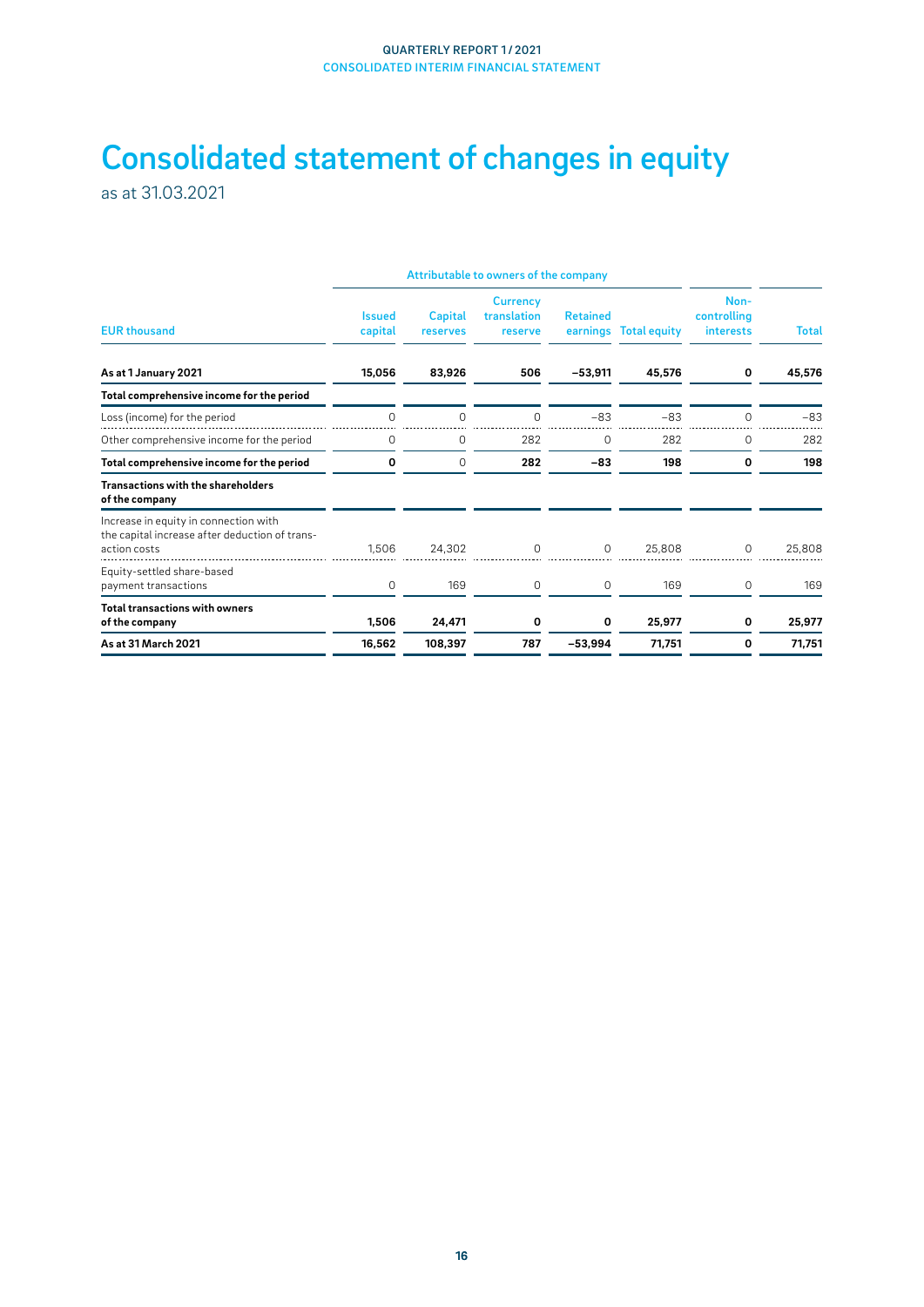## Consolidated statement of changes in equity

as at 31.03.2020

|                          |                     |                                           |                 |          | Non-<br>controlling<br><b>interests</b> | <b>Total</b> |
|--------------------------|---------------------|-------------------------------------------|-----------------|----------|-----------------------------------------|--------------|
| <b>Issued</b><br>capital | Capital<br>reserves | <b>Currency</b><br>translation<br>reserve | <b>Retained</b> |          |                                         |              |
| 15,056                   | 82,987              | 777                                       | $-51,674$       | 47,146   | 0                                       | 47,146       |
|                          |                     |                                           |                 |          |                                         |              |
| $\Omega$                 | $\Omega$            | $\Omega$                                  | $-1,100$        | $-1,100$ | $\Omega$                                | $-1,100$     |
| 0                        | 0                   | $-180$                                    | 0               | $-180$   | $\Omega$                                | $-180$       |
| 0                        | 0                   | $-180$                                    | $-1,100$        | $-1,280$ | 0                                       | $-1,280$     |
|                          |                     |                                           |                 |          |                                         |              |
| 0                        | 178                 | 0                                         | 0               | 178      | $\Omega$                                | 178          |
| 0                        | 178                 | 0                                         | 0               | 178      | 0                                       | 178          |
| 15,056                   | 83,165              | 597                                       | $-52,774$       | 46,044   | 0                                       | 46,044       |
|                          |                     |                                           |                 |          | earnings<br><b>Total equity</b>         |              |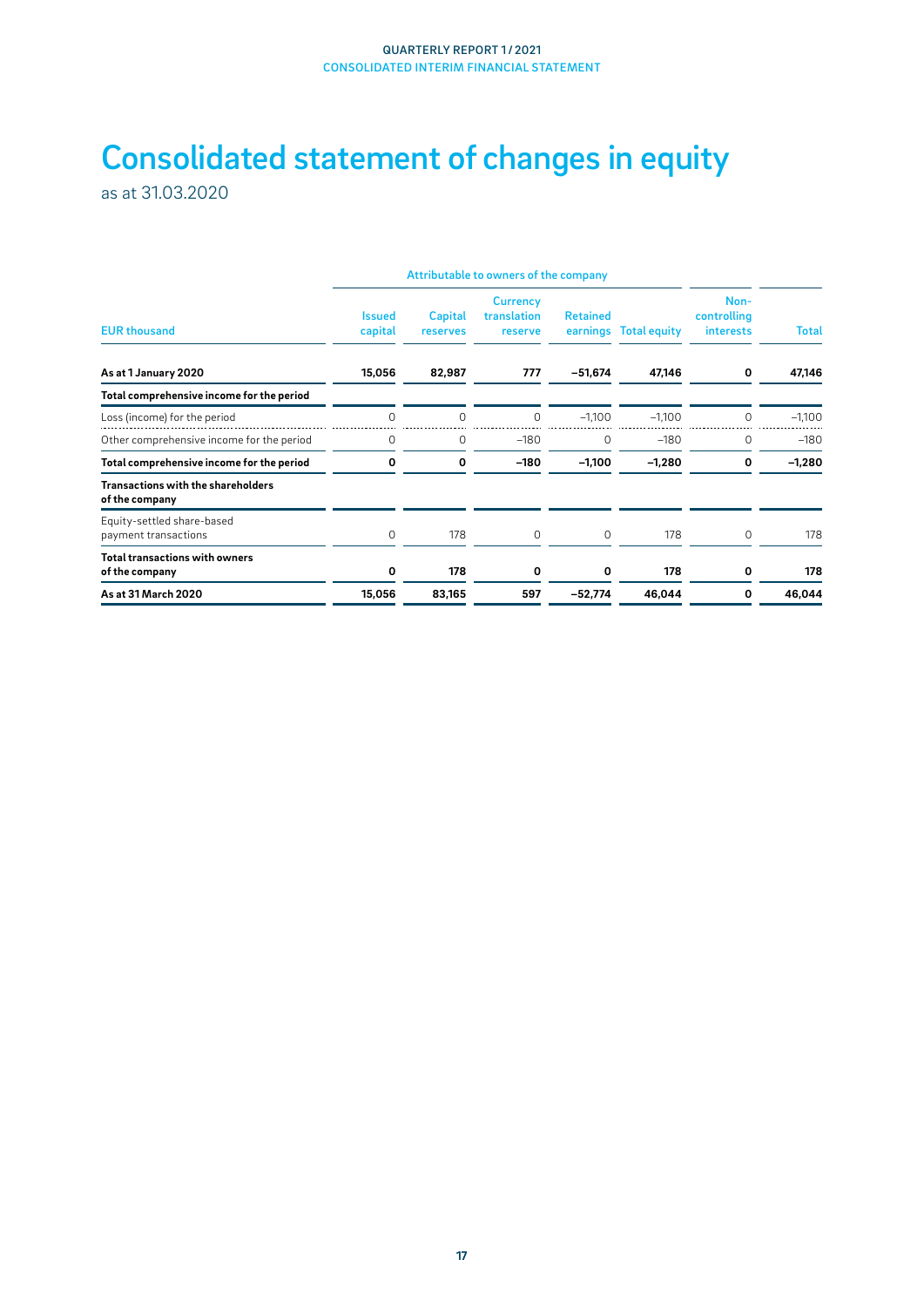## FINANCIAL CALENDAR

|    | May 20, 2021 | <b>Publication Financial Statements</b><br>1. Quarter 2021 (3-month report)<br>(Web and telephone conference) |
|----|--------------|---------------------------------------------------------------------------------------------------------------|
| OK | Jun 24, 2021 | <b>Annual General Meeting NFON AG</b><br>(virtual)                                                            |
|    | Aug 19, 2021 | Publication Half-Year Financial Statements 2021                                                               |
| Q4 |              |                                                                                                               |
|    | Nov 18, 2021 | <b>Publication Financial Statements</b>                                                                       |

 3. Quarter 2021 (9-Months-Report) (Web and telephone conference)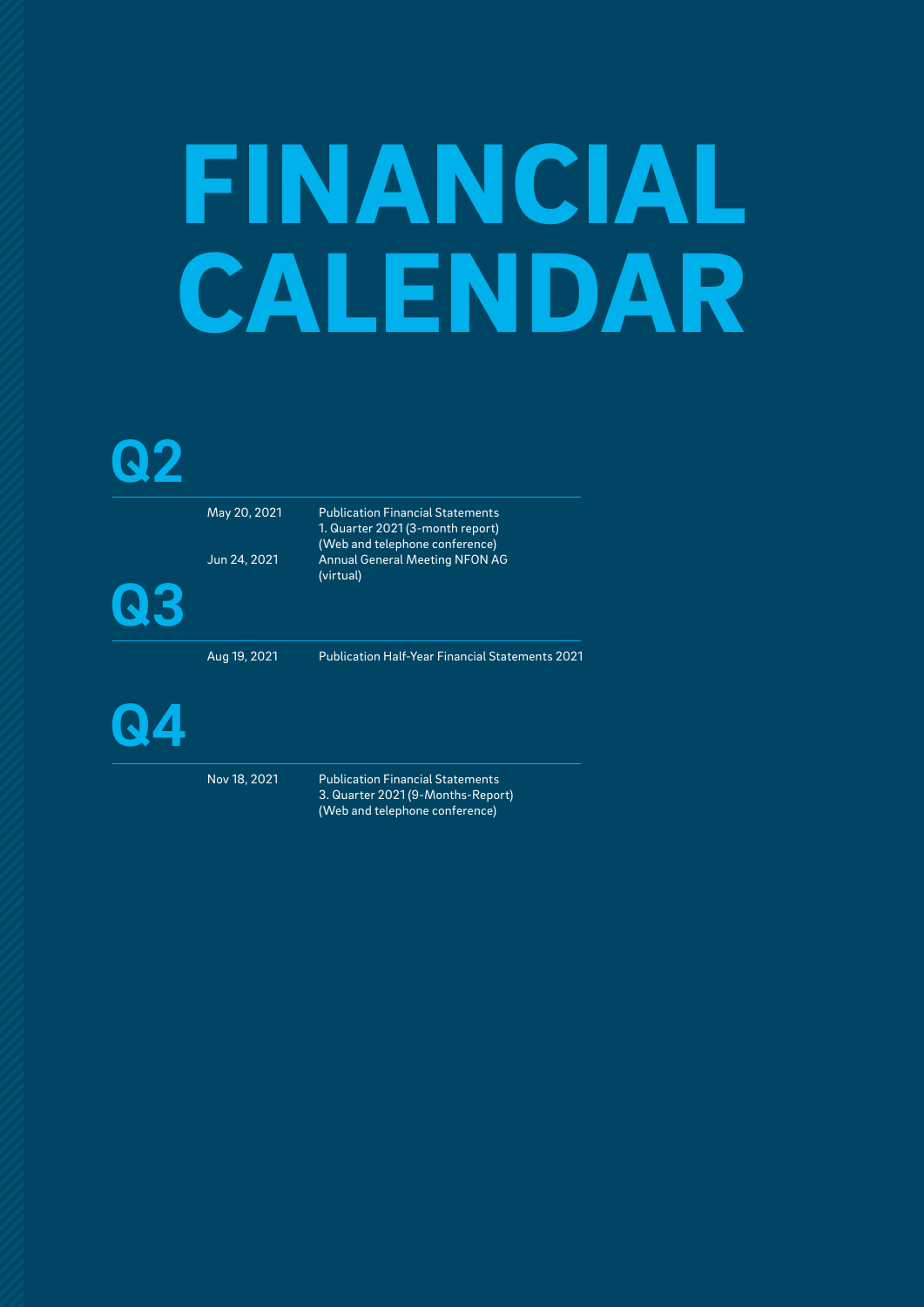## Imprint

#### Investor Relations

Sabina Prüser Machtlfinger Str. 7 81379 Munich **Germany** Tel.: +49 89 45300-134 Fax: +49 30 45300-33134 sabina.prueser@nfon.com https://corporate.nfon.com

#### Concept and Design

IR-ONE AG&Co. KG, Hamburg www.ir-one.de